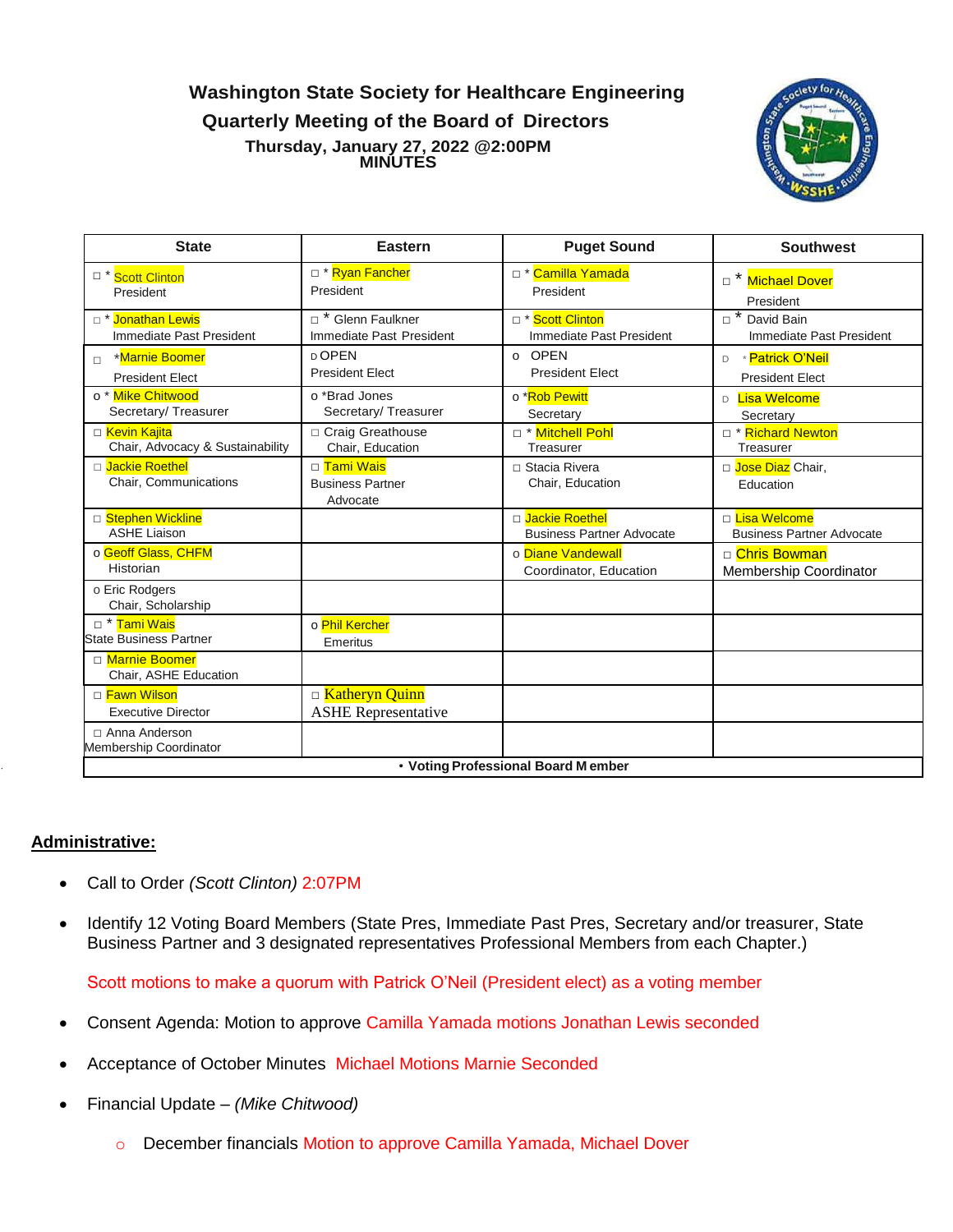- $\circ$  2022 Budget (Proposed Budget was created by Scott, Michael and Fawn)
	- Budgeted at a breakeven as a non-profit
	- Chitwood stated that we should keep in mind if the conferences are cancelled
	- Reach out to chapters if there is a financial need
	- Suggestion to up Speaker budgeted costs take out of educational retreat.
	- Chapter contribute to speakers if there is a need.

o Motion to approve Michael Dover, Rob Pewitt Second.

## **Committee Chair Updates:**

#### **ASHE Liaison:** (Stephen Wickline)

- Update
	- o Q4 2021 NFPA Updates, three-year cycle
	- o <https://files.constantcontact.com/d98259be001/c7b18537-2978-4641-9ea4-7844d2bd60e9.pdf>
	- o Stephen will send a synopsis to Fawn
	- ASHE Training (Stephen Wickline and Marnie)
		- o

**Advocacy Chair:** (Kevin Kajita)

• Update

### **Communications Chair:** (Jackie Roethel)

- Website Updates
- o Puget Sound Chapter has proposed updates replicate what ASHE has
	- **Join WSSHE**
	- Get Involved (Become Member) \*\* Please view Slide deck that was shown.
	- **Fawn will work with Committee to update not structural updates**
	- For structural updates Fawn will investigate associated costs from AMI and report back to State BOD.
	- Be mindful of the all the chapters having input.
	- Create a taskforce that involves all chapters. Fawn will send out email to create taskforce. Beginning of February.
	- **Protocol for uploading anything to the website**
	- Deadline: By next State BOD Meeting. Can send to State BOD via email if needed.

## **Scholarship Chair:** (Eric Rodgers)

Update – TABLED

#### **WSSHE Chapter Reports**: - 5 min. *(Submit full written report prior)*

#### Eastern Chapter *(Ryan Fancher)*

- Last Meeting was on 11/19/21
- Chapter Officers
	- o Ryan Fancher will be taking over for Eastern Chapter President as Glenn Faulkner is moving on to other career opportunities
	- $\circ$  Eric Rodgers will be taking over for Brad Jones as the Treasurer as Brad begins his retirement.
- Treasurer Report
	- o Balance as of September is **\$63,658.93.**

| <b>Chapter</b> | Professional | <b>Business</b> |
|----------------|--------------|-----------------|
|                |              | Partners        |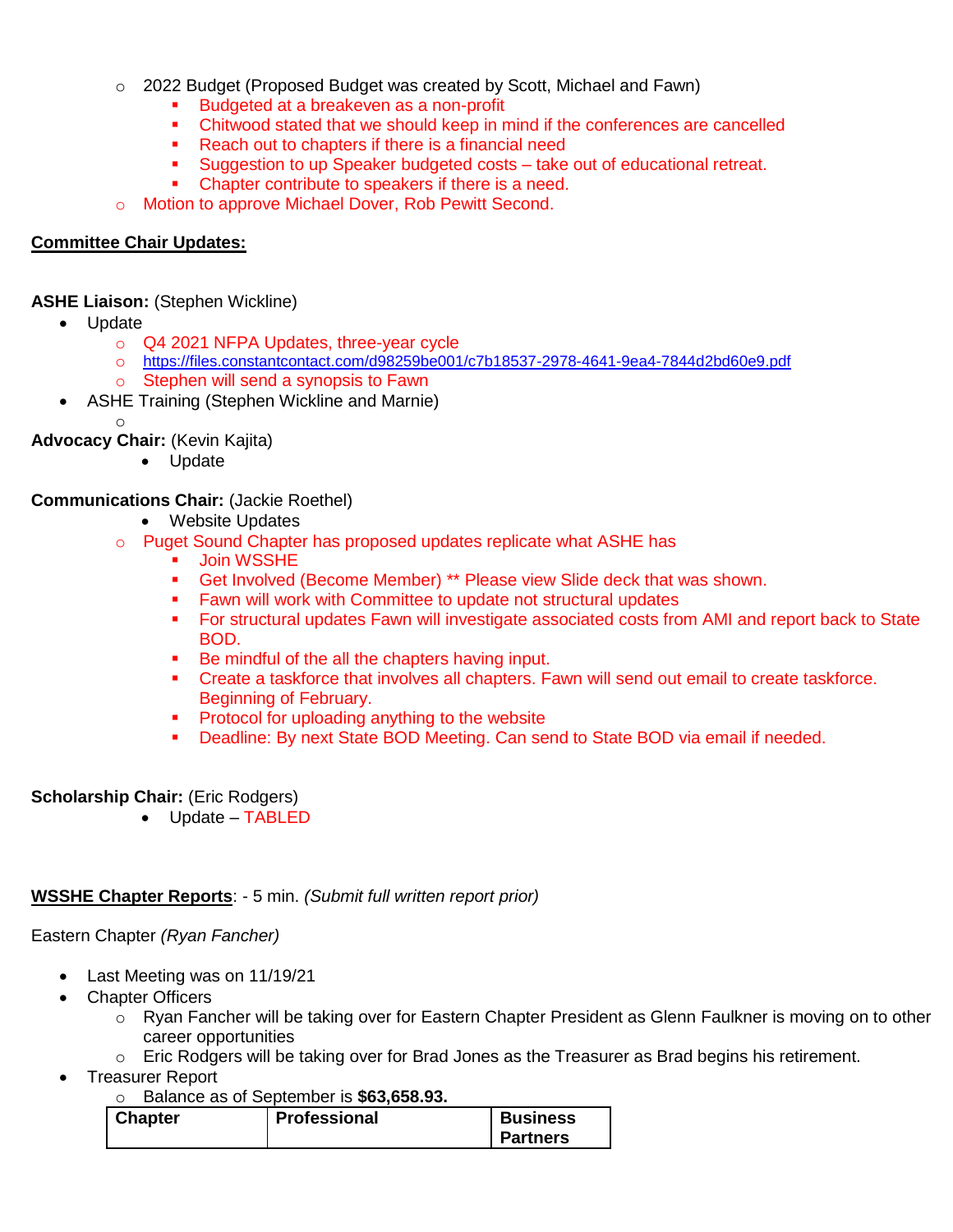| $\sim$<br>$\sim$ ntorn $\sim$<br>asten.<br>--<br>--<br>------<br>$\sim$ |  |  |
|-------------------------------------------------------------------------|--|--|
|-------------------------------------------------------------------------|--|--|

- Advocacy and Networking
	- $\circ$  2/19/22 New Member Recruiting Event
		- **Hockey Game in Tri-Cities**
- Education:
	- o Protect Your People: Safeguard Your Team from Hazardous Energy Presentation
- Next Meeting is March 4<sup>th</sup>, 2022 in Spokane, WA

Puget Sound Chapter *(Camilla Yamada)*

- 1) Financials
	- a. \$131,321.26
- 2) Membership Committee
	- a. Goals for 2022
		- i. New/Increased Membership
		- ii. More participation from existing members.
		- iii. Ambassador Program in the works to increase membership and participation
		- iv. Looking into purchasing WSSHE swag for event giveaway
- 3) Charity
	- a. Holiday party at Glen Acres with proceeds benefitting Camp Korey was a huge success.
		- i. Might need a larger facility next year Glen Acres might be outgrown.
		- ii. Raised almost \$11,000 to benefit Camp Korey OUTSTANDING!
		- iii. Raffled off 36 items
	- b. Charity committee meeting soon to kick off 2022 and start planning Day of Service.
- 4) Golf
	- a. Date set for August 15, 2022 at Plateau Club
		- i. Contract has been sent for tournament
- 5) Education
	- b. No education funds have been spent in the past couple of years.
	- c. Networking workshop/Dinner/Silvertips game in the works for March 4 or 11.
	- d. Educational joint effort PS + SW being planned for May.
- Southwest Chapter *(Michael Dover)*

Financials

• 85,888.61

Education/Events

- Salute to 2021 holiday function was a great success we raised \$3000 for the USO
- Q1 outreach Olympic medical center in Port Angeles WA.
- Engineering expo Lemay car museum
- Chris O' Higgins from Jefferson health will be speaking on Behavioral Health in Construction and Healthcare at Colvos Construction near the end of February.

Membership committee

- Working on filling the secretary position
- Finding volunteers for spring symposium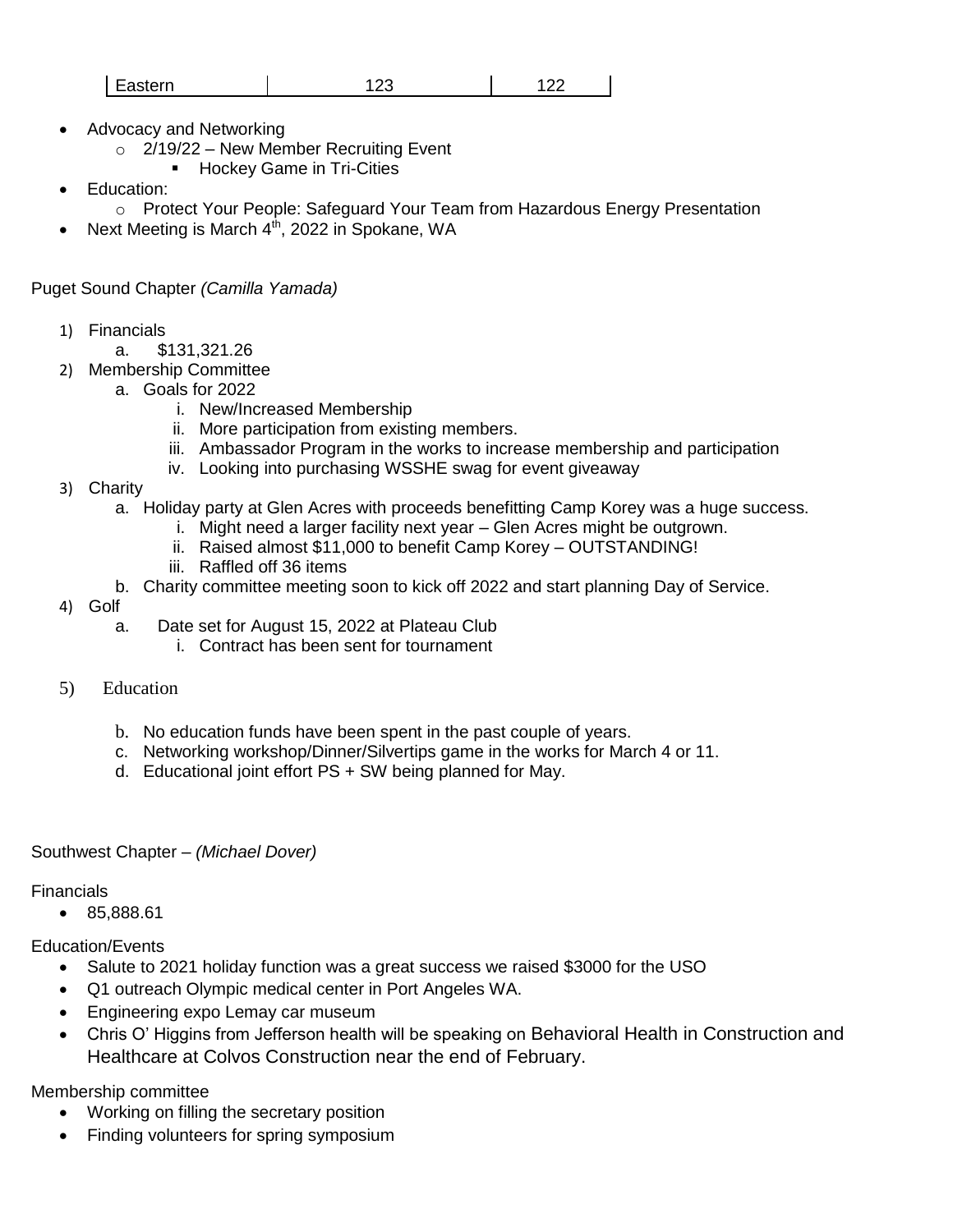### **Old Business:**

- Trademarked Logo renewal Complete *(Fawn)*
- Membership Renewal Invoices
	- o Update Chapter Checks will be in April *(Fawn)*
- ASHE Annual Report has been submitted this week. *(Fawn)*
- Review and Update of By-laws
	- o Establish Committee member to work with Fawn
	- o Clay Ciolek has offered to review and provide proposed changes
- Update Bank Signers
	- o Proposed Marnie, Chitwood and Scott Need motion to approve
		- **Motion to approve Kevin Michael Dover**

#### **New Business:**

#### **2022 Spring Conference:**

- Registration Theme Dirty Jobs Growing Pains Live. Laugh. Learn (Living, Laughing and Learning)
- Committee Fawn will set up another meeting
- Agenda: Still need keynote
- Sleeping Lady (Fall Conference Committee)
- COVID precautions
- Golf Updates (Fawn)
	- o Venue
	- o Carry overs
	- $\circ$  Committee Meeting to meet February 8<sup>th</sup> at 11am
	- o Little Critical Access Chelan foundation for donation

#### **2022 Fall Conference:**

- Location: Vancouver, WA at the Hilton
- Date: October 18-21st

#### **2024 Fall Venue:**

- RFP Spreadsheet attached to meeting Invite
- Thoughts and feedback Tabled

#### **Other New Business:**

- Pins (All Chapters would like to be involved with the purchase) Fawn will coordinate
- Corporate membership for 2023- Tabled